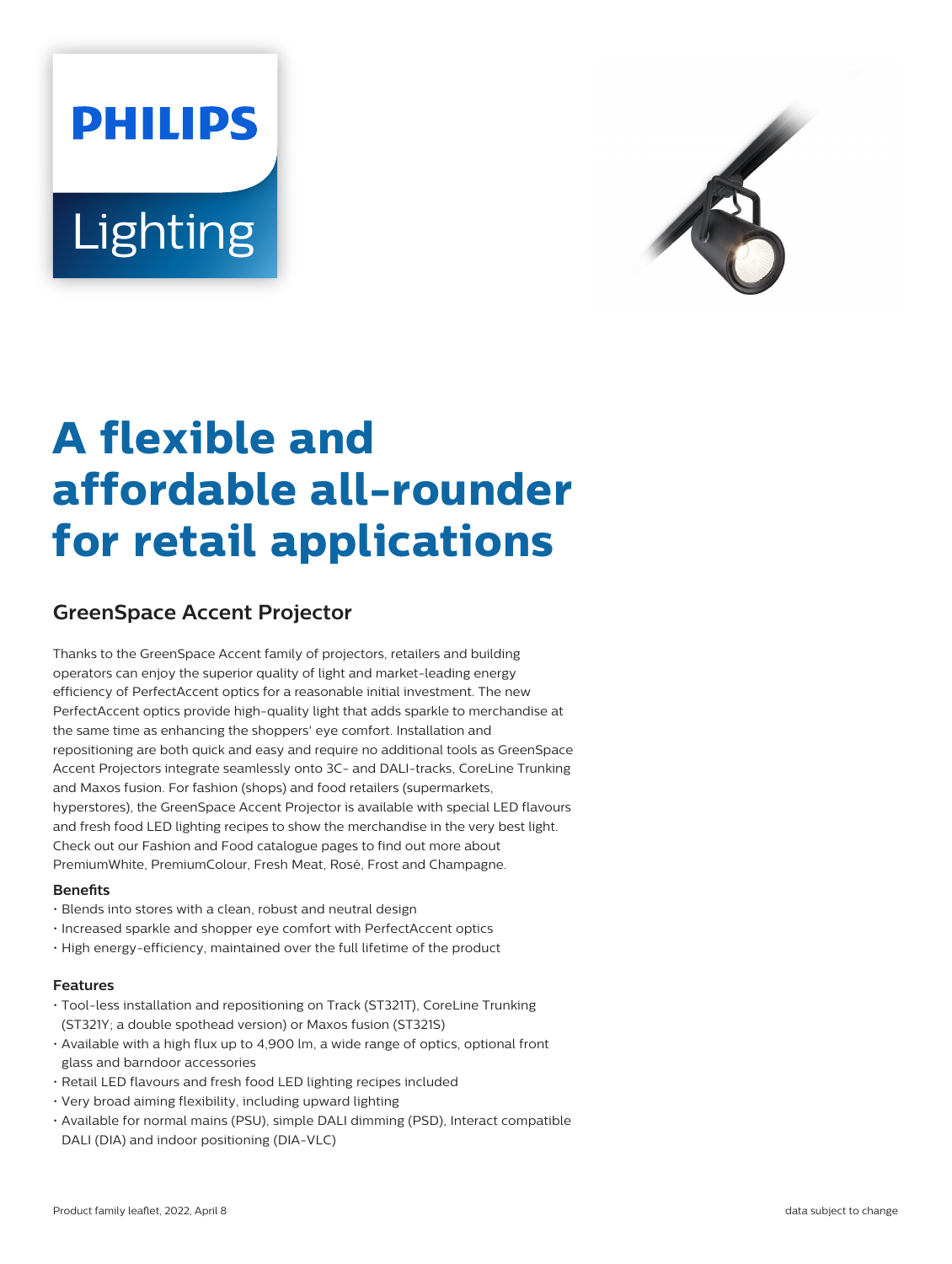#### **Application**

- Convenience stores
- Supermarkets and hypermarkets
- Fashion stores

#### **Warnings and Safety**

- All photometrical data is calculated without optional front glass. Flux should be reduced by 3.5% when using a front glass
- Cleaning of the optic is only allowed if pressurised air is used. Touching the LED or reflector is forbidden. For food preparation areas and areas with high levels of dust, the use of the optional front glass is strongly advised, as it can be cleaned with a (dry) microfibre cloth.
- During maintenance, the product must be switched off and cooled down
- The product must be installed out of arm's reach. Manipulating the product when hot is only possible with an insulated glove

#### **Versions**

**GREENSPACE ACCENT MAXOS FUSION GEN2 - 24°**



#### **Product details**



**ST321T - GreenSpace Accent Projector back view white**



**ST321T - GreenSpace Accent Projector RPO plastic white**



**ST321Y - GreenSpace Accent Projector Coreline trunking connect**